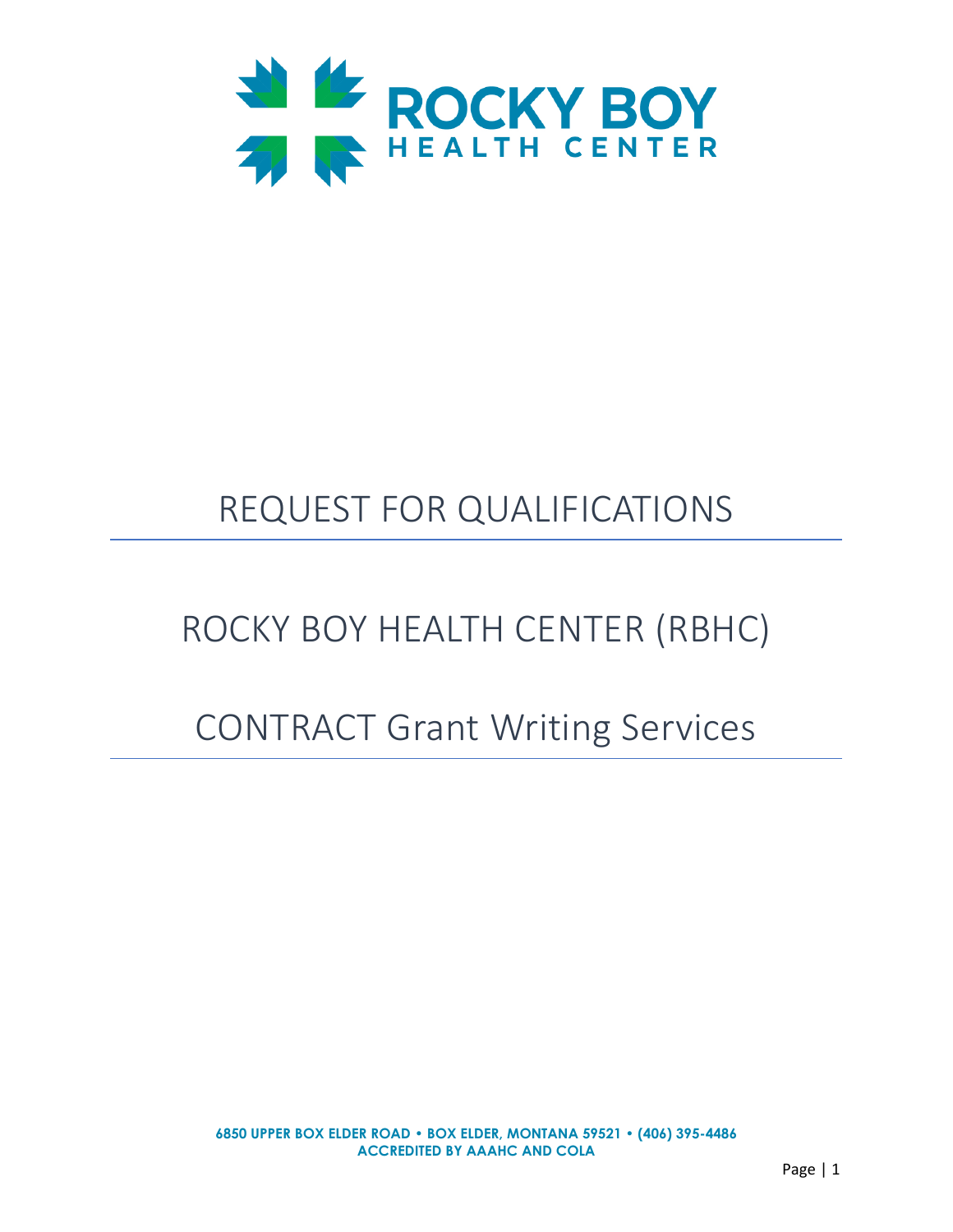

Grant Writing Services: The Rocky Boy Health Center is seeking proposals from qualified individuals or firms to provide general grant writing services that include proposal development and submission.

Issue Date: April 20, 2021

- I. Request for Qualifications
- II. Evaluation Process
- III. Evaluation Criteria
- IV. Scope of Work
- V. Terms and Conditions

The RBHC seeks proposals from one or more firms (large or small) or individuals who can demonstrate proficiency in grant writing expertise as stated in this RFP.

The purpose of this request is to identify a panel of pre-qualified firms and individuals with demonstrable expertise that are eligible to provide services to the Rocky Boy Health Center for a period of two (2) years in grant writing when the need arises. The RBHC's pre-qualified list will permit the RBHC to assign grant writing projects without additional procurement processes.

This request for proposals is developed pursuant to RBHC Procurement Policy.

## INSTRUCTIONS

All proposals must be submitted either in security protected pdf format or in a sealed envelope and clearly marked "Sealed Proposal-RBHC Contract Review" and include 1 copy of the proposal. Proposals will be accepted until 4:30p.m. (mountain time), April 30, 2021.

#### METHODS OF SUBMISSION:

MAILING ADDRESS: Rocky Boy Health Center. Attn: Cynthia Stump, Procurement Officer. 6850 Upper Box Elder Road, Box Elder, MT 59521

Secured email: cstump@rbclinic.org.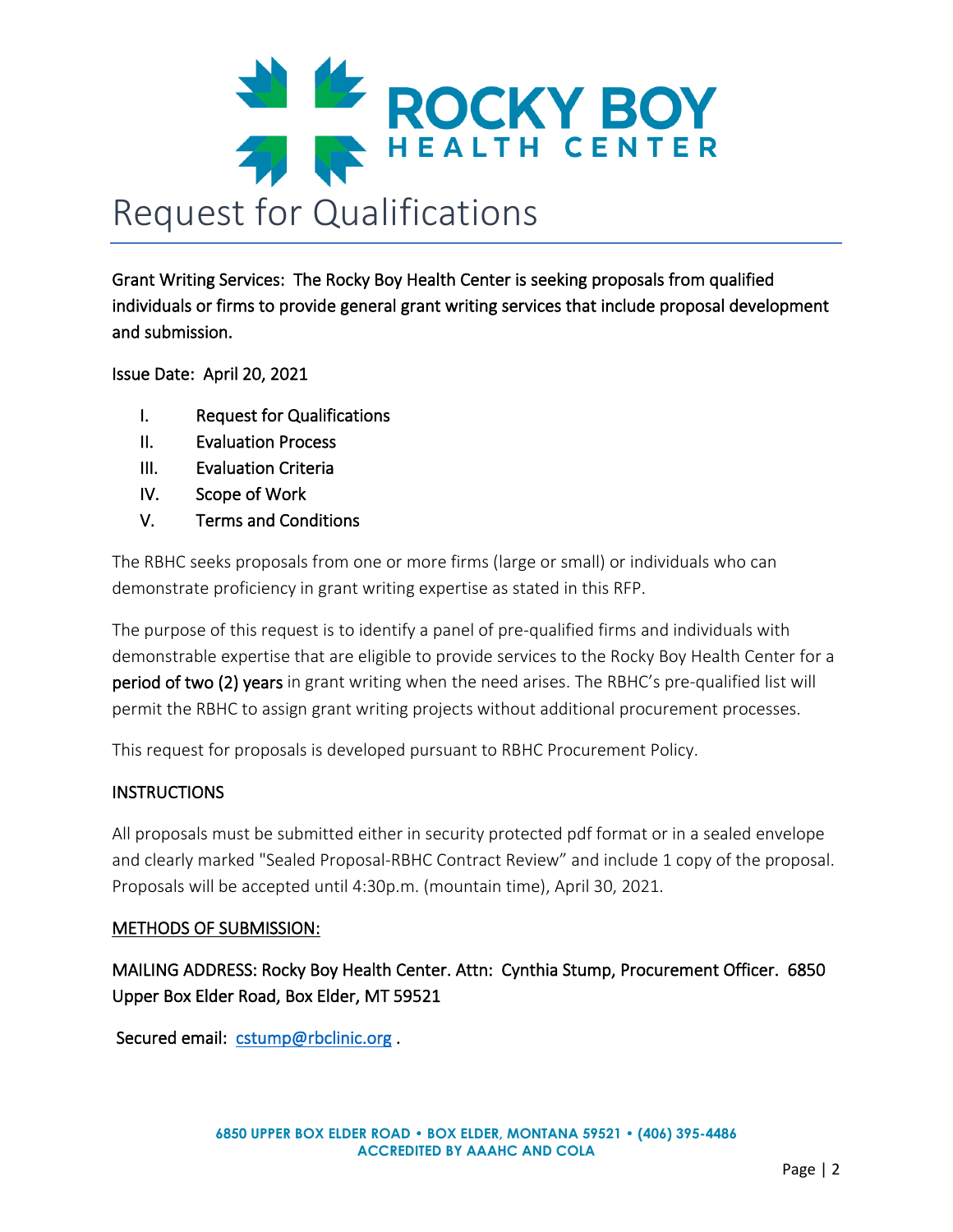

## I. REQUEST FOR QUALIFICATIONS (RFQ)

STATEMENT OF QUALIFICATIONS REQUIREMENTS: Description of Bidder practice areas and services proposed, including an explanation of how these services will best meet the RBHC needs as described in the Scope of Work. Five or more years' experience in the grant writing field. A list of licenses, training certifications, and references regarding reputation and qualifications of the firm and/or individual (s) performing the services and recommendations is required. Proposals shall clearly set forth fees or fee structure to be charged for services. Disclosure of any pending litigation or judgments rendered against the firm. Disclosure of any representation for matters in which the Chippewa Cree Tribe or its political subdivisions or enterprises were the client or party to such a matter.

## II. EVALUATION PROCESS ISSUE DATE: April 20, 2021

## EVALUATION PROCESS

Step 1: Written proposals will be reviewed for compliance with RFQ requirements. Those that comply will go to Step 2.

Step 2: Written proposals will be reviewed and evaluated by the RBHC Chief Financial Officer, Chief Executive Officer, and Chief Operating Officer. Evaluations are conducted on a point system, and a preference for qualified Chippewa Cree Tribal bidders with secondary other Tribal preference according to CCT TERO policy. Points will be awarded among the following criteria listed in the Scope of Work.

Step 3: The RBHC will conduct reference checks for the highest scoring Proposal(s). If the reference checks are positive, phone interview(s) will be scheduled.

Step 4: Should the process require; contract negotiations will commence with the selected proposal.

Step 5: RBHC will select and notify company selected.

Step 6: If negotiations with the initially selected respondent fail to produce a contract, RBHC reserves the right to enter negotiations with one or more other companies or engage alternative options under the RBHC's Procurement Policy.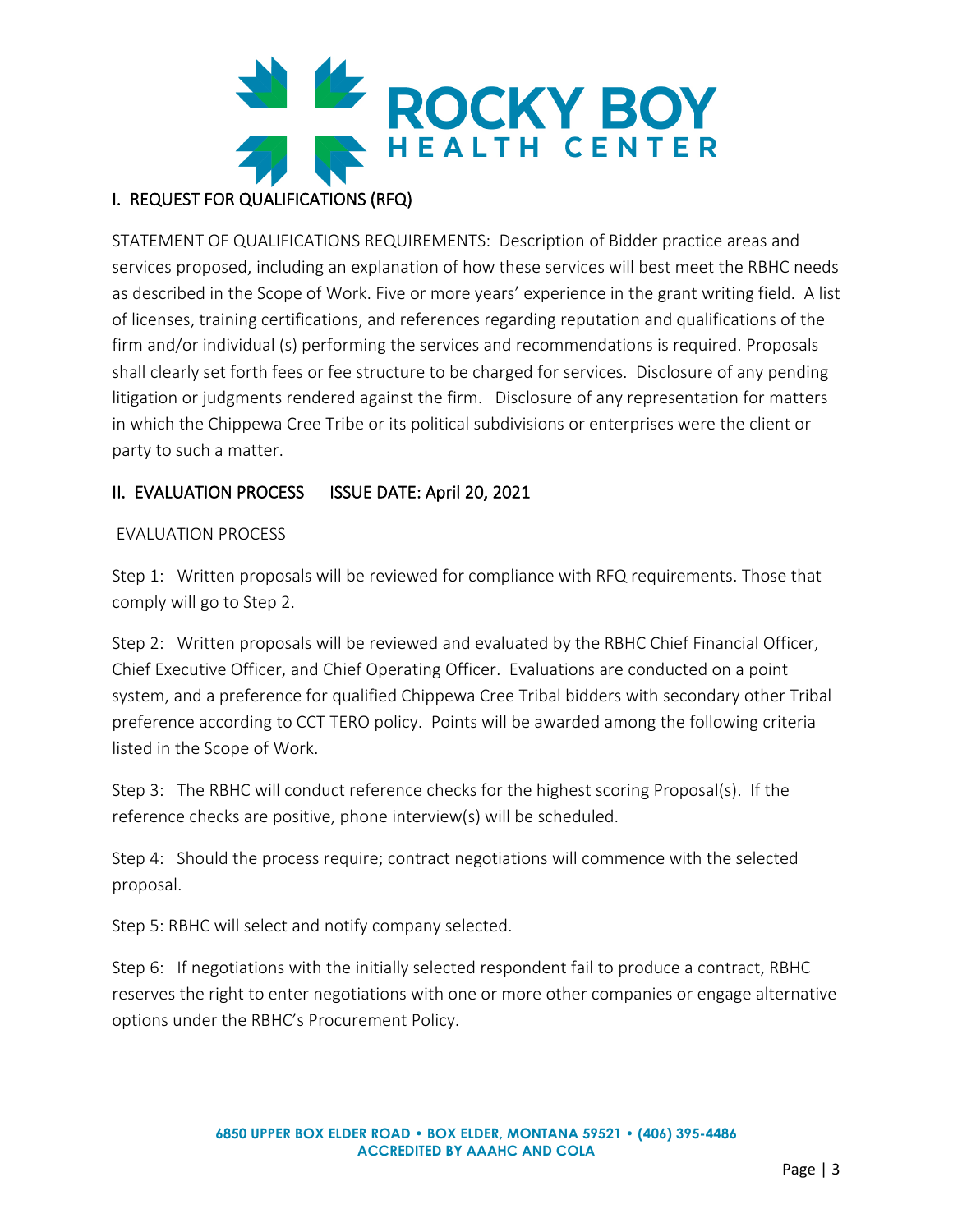

The contract proposal should be based on the following criteria:

1. Cover letter: All proposals must include a cover letter submitted under the proposer's name containing the signature and title of person or an authorized official from that has the authority to enter a contract. The cover letter should also include contact information (name, email, address, telephone number and mailing address) for this proposal. The cover letter should include proposer's interest and executive summary.

2. Summary of experience in writing, submitting, and securing grants for tribal health organizations.

3. Description of your pricing structure. If using fee basis, indicate all-inclusive, hourly fee. If using a pricing structure per project, include a detailed price breakdown.

5. Please provide references that include the name, title, and contact information for three professional references familiar with your grant writing and submission skills.

6. Availability and ability to respond in a timely manner to RBHC's need.

7. Tribal Membership affiliation (if any).

## A. PRICE: 20%

Scope of Work to be performed is described in Section IV.

The RBHC's Procurement Policy also notes the following Indian Preference provisions applicable to price determinations and qualifications:

- a) It is in the best interest of the RBHC to contract with bona fide Indian contractors or businesses whenever qualified and practical. If more than one bona fide Indian contractor or business has submitted a proposal that is within the cost differential table below, preference will be given to those contractors or businesses that are owned and controlled by enrolled members of the Chippewa Cree Tribe or any other tribal affiliation.
- b) If the lowest price by a bona fide Indian contractor is within the cost differential in the table below, when compared with the lowest bid or price, then the Indian business shall have the opportunity to match the overall lowest bid or price: